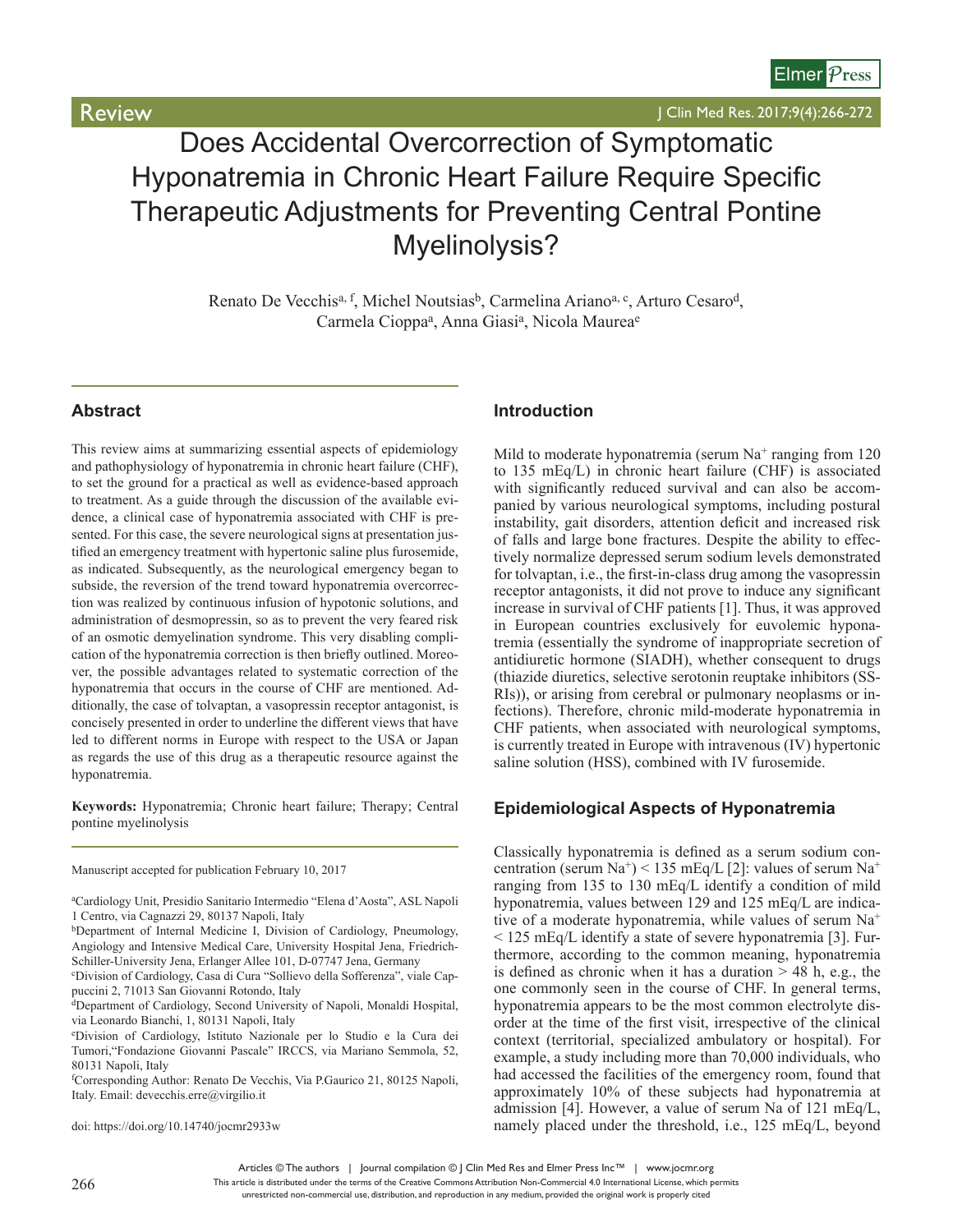which the neurological symptoms caused by hyponatremia are relatively frequent, was seen only in 0.2% of these patients. In some diseases (cancer, heart failure, and cirrhosis of the liver in the stage of ascitic decompensation), hyponatremia is particularly prevalent [5]. For example, a recent study, based on laboratory data from about 4,700 hospitalizations concerning more than 3,000 cancer patients, reported a prevalence of hyponatremia at admission of 46% and highlighted an intrahospital development of hyponatremia equal to 24% [6]. The majority of patients had mild or moderate hyponatremia, while severe hyponatremia accounted only for 1% of cases. Hyponatremia in cancer patients is mainly due to an SIADH. The tumors of the head and neck, breast and lung cancers are the most common malignancies in which a paraneoplastic SIADH coexists; in particular, in patients with small cell lung cancer, an SIADH is present in about 11-15% of cases.

In the vast majority of studies conducted in patients with heart failure, the prevalence of hyponatremia ranged from 20% to 25% [7-9]. Furthermore, even higher prevalence and incidence were observed in patients with clinical relapse of acute heart failure [10], in which hyponatremia was present at hospital admission in 38% of cases or occurred during hospital stay in 28% of patients.

## **Prognostic Correlates of Hyponatremia**

Hyponatremia has a negative effect on prognosis, irrespective of the clinical context - hospital or outpatients' clinic - in which it occurs. For example, in the NHANES study, subjects with apparently asymptomatic hyponatremia belonging to the general population exhibited a risk of all-cause death, after adjustment for age, sex and major comorbidities, which was approximately 2.4 times that of the normonatremic subjects [11]. This risk extended to subjects with mild hyponatremia in other general population studies [12]. Notably, in a retrospective study comprising over 20,000 patients referred to the emergency room, even hyponatremia associated with diuretic treatment appeared associated with a significantly increased risk of death after adjusting for age, gender and estimated glomerular filtration rate (eGFR) [13].

Even mild hyponatremia significantly increases the risk of death not only during hospitalization, but also at 1- and 5-year follow-ups [14]. Moreover, in the above-mentioned study, this risk was particularly high in patients with cardiovascular (CV) diseases, advanced malignant neoplasms and in those undergoing orthopedic surgery. By contrast, hyponatremia correction was accompanied by a lower risk of in-hospital death at a follow-up of 30 days [15, 16], as well as at 1 and 5 years [17], compared to patients with persistent hyponatremia in the course of hospital stay. Recently it was also shown that the development and progression of hyponatremia during hospital stay in patients hospitalized for acute exacerbation of CHF, but with normal serum  $Na<sup>+</sup>$  at admission, were strongly correlated with an increase in both all-cause death and CV death.

Because most of the studies in the literature are observational, a cause-effect relationship between hyponatremia and mortality is still matter of debate [18]. In fact, a reduced serum  $Na<sup>+</sup>$  may represent both a risk marker, as commonly associated with chronic conditions such as congestive heart failure, liver cirrhosis, malignant neoplasms, etc., as well as a causative factor, that would be implied in the genesis or aggravation of the clinical picture - directly, because of the serious damage caused to the central nervous system (CNS), when hyponatremia acutely occurs, or indirectly, when adverse effects on CNS arise as a consequence of a too rapid pharmacological correction of hyponatremia [19]. Finally, sufficient attention is not paid to mild to moderate chronic hyponatremia. In fact, this disorder is very often underestimated because it is apparently asymptomatic, but in fact the mild hyponatremia is associated with postural instability, attention deficit and increased risk of falls [20].

## **Pathophysiology of Hyponatremia in the Course of CHF**

In CHF, hyponatremia can typically occur in response to a state of reduced effective arterial blood volume, i.e., a condition of arterial underfilling [21]. Notably, in heart failure, arterial underfilling occurs in despite of a larger total blood volume that ensues from increased circulating volume in the venous system. At the level of the neuroendocrine cells in the supraoptic and paraventricular nuclei of the hypotalamus, the decreased effective arterial blood volume in CHF patients provokes nonosmotic release of arginine-vasopressin (AVP), that is added to the concomitant activation of sympathetic nervous system (SNS) and renin-angiotensin-aldosterone system (RAAS). AVP secretion in response to arterial underfilling is a mechanism that would intend to maintain volume homeostasis. In effect, by responding to changes in plasma tonicity as well as to the decrease in effective arterial circulation irrespective of plasma osmolality, AVP plays a major role in keeping volume homeostasis, through its interaction with receptors on cells in the renal colletting ducts, termed V2 receptors. In addition, AVP exerts its action also through non-osmotic receptors on vascular smooth muscle cells (V1a receptors) in order to keep the vascular tone. Hyponatremia, when it is present, arises from a hemodilution state consequent to the inhibition of free water clearance in the renal collecting ducts, triggered by increased serum AVP levels. In our opinion, the term "hypervolemic hyponatremia" applied to congestive CHF really is a rather misleading interpretation, since in this condition an increased blood volume is contained only in the venous system, thereby causing systemic venous hypertension that leads to chronic interstitial extravasation and related peripheral edema, while the effective arterial blood volume is really decreased owing to low cardiac output and a slowing down in circulation time [21]. In the pathogenesis of hyponatremia, a controversial role is played by diuretic and vasodilator treatments because these drugs can ameliorate cardiac performance and alleviate the symptoms of cardiac overload but they do not improve *per se* a preexisting condition of arterial underfilling [22]. Indeed, both diuretics and vasodilators have the potential for generating hypotension and relative arterial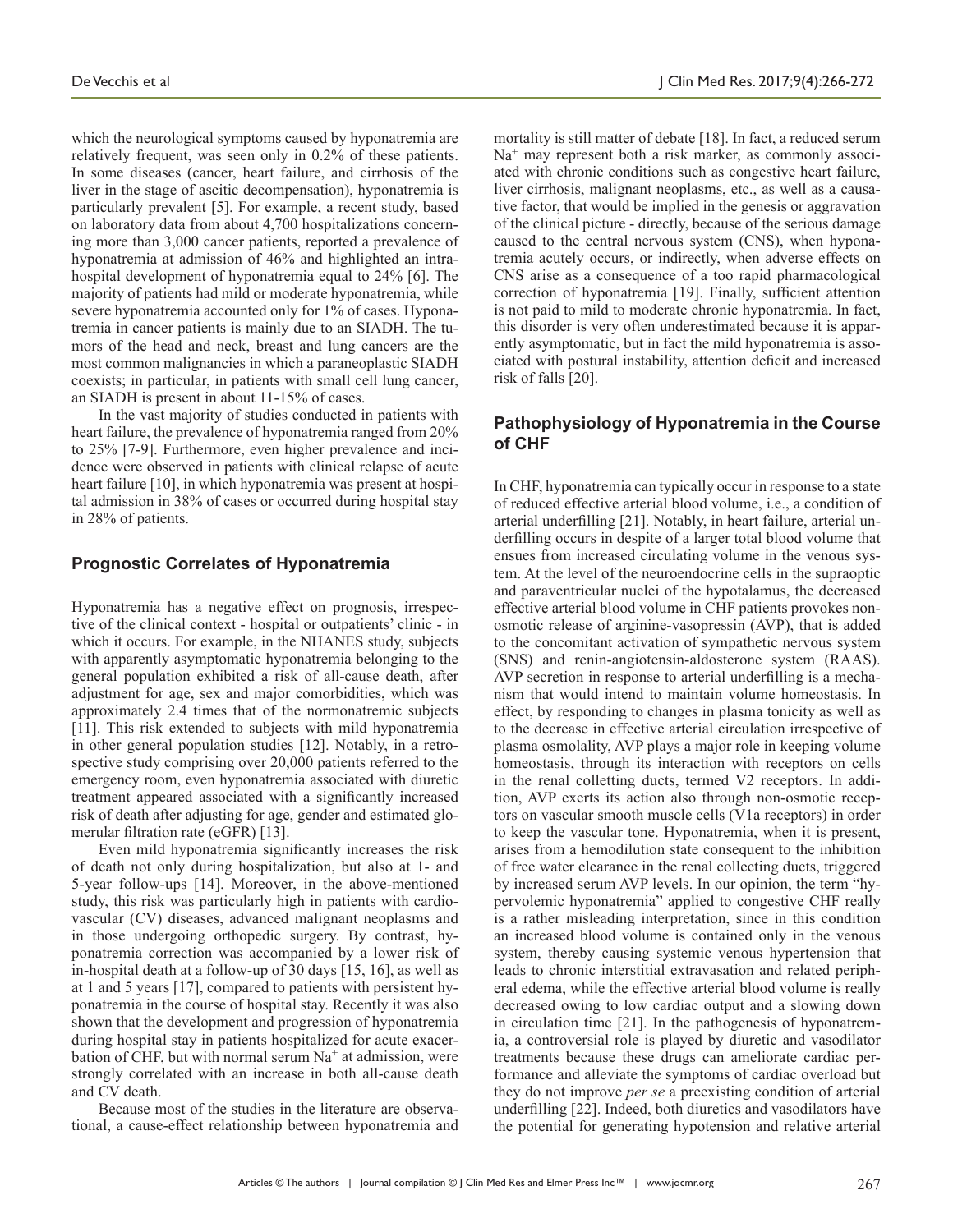

Figure 1. Symptoms of hyponatremia depend on the extent of the electrolytic disorder, but also on the rapidity with which it occurs.

underfilling, thus inducing further AVP release. Particularly, hyponatremia is likely to be mostly propitiated by erroneous and/or overzealous diuretic therapy. Therefore, further impairment in effective arterial blood volume has frequently been blamed on excessive or inappropriate diuretic therapy, resulting in the worsening of renal flow and drop in GFR [23]. Both reduced GFR and stimulation of the thirst mechanism by angiotensin II may elicit the occurrence of hyponatremia. However, the pathogenesis of hyponatremia in edematous patients is still controversial and has not been completely clarified yet. Particularly, some authors argue in favor of a causative role of particular biohumoral patterns (poorly controlled RAAS overactivation, excess of BNP release [24], and relative adrenal insufficiency [25]) and disputable therapeutic approaches (intensive IV diuretic therapy, and thiazides [26]), concerning both the pathogenesis and persistence over time of this electrolyte trouble.

# **Symptomatic Hyponatremia: General Concepts**

The symptoms associated with hyponatremia are the consequence of cerebral edema caused by the passage of water from the hypotonic extracellular fluid inside neuronal cells. Although most cases are asymptomatic, hyponatremia can cause neurologic symptoms that include headache, nausea, vomiting, muscle cramps, gait disturbances, dullness, disorientation, and lethargy. If the plasma sodium concentration is reduced rapidly or substantially, more severe manifestations may arise such as depression of reflexes, seizures, herniation of the brainstem, coma, and respiratory arrest (Fig. 1).

# **Case Description**

A patient presented to the emergency department with CHF and symptomatic hyponatremia. The serum  $Na<sup>+</sup>$ , measured on admission, was 98 mEq/L. The patient was staggering and was having difficulty with her motor function. She was unable to walk and her speech was difficult to understand.

## **Clinical history**

The patient was a 74-year-old woman, smoker (20 cigarettes per day), suffering from chronic alcoholism, slightly obese  $(BMI = 31.5)$ , with rheumatic mitral steno-insufficiency treated with biological prosthetic valve 5 years earlier, affected by chronic atrial fibrillation since about 2 years requiring warfarin therapy, with the dose adjusted according to INR measurement executed every 2 weeks, plus digoxin 0.125 mg once daily and enalapril 10 mg per day coupled with bisoprolol 5 mg twice daily. She reported repeated episodes of dyspnea on exertion, for which she received the diagnosis of CHF in NYHA class II. She also assumed fluoxetine 10 mg once daily because of depressive syndrome with phobic traits. Moreover, she was under treatment for new onset hypertension (association of hydrochlorothiazide 25 mg plus amiloride 2.5 mg per day, namely half tablet of Moduretic per day).

## **Physical exam**

Physical exam showed dyspnea on exertion (NYHA class II), PA 180/95 mm Hg, arrhythmic heart sounds from atrial fibrillation with average ventricular response of 100 beats/min, apical holosystolic murmur, jugular venous distention, bilateral pulmonary rales, and bilateral leg edema.

Her echocardiographic left ventricular ejection fraction was 48% and there was no echocardiographic evidence of prosthetic valve malfunction. The laboratory results revealed a substantially decreased serum  $\text{Na}^+$  (98 mEq/L). Contrary to the signs and cardiac symptoms dating back to a lot of time earlier, the recent onset of neurological symptoms such as the postural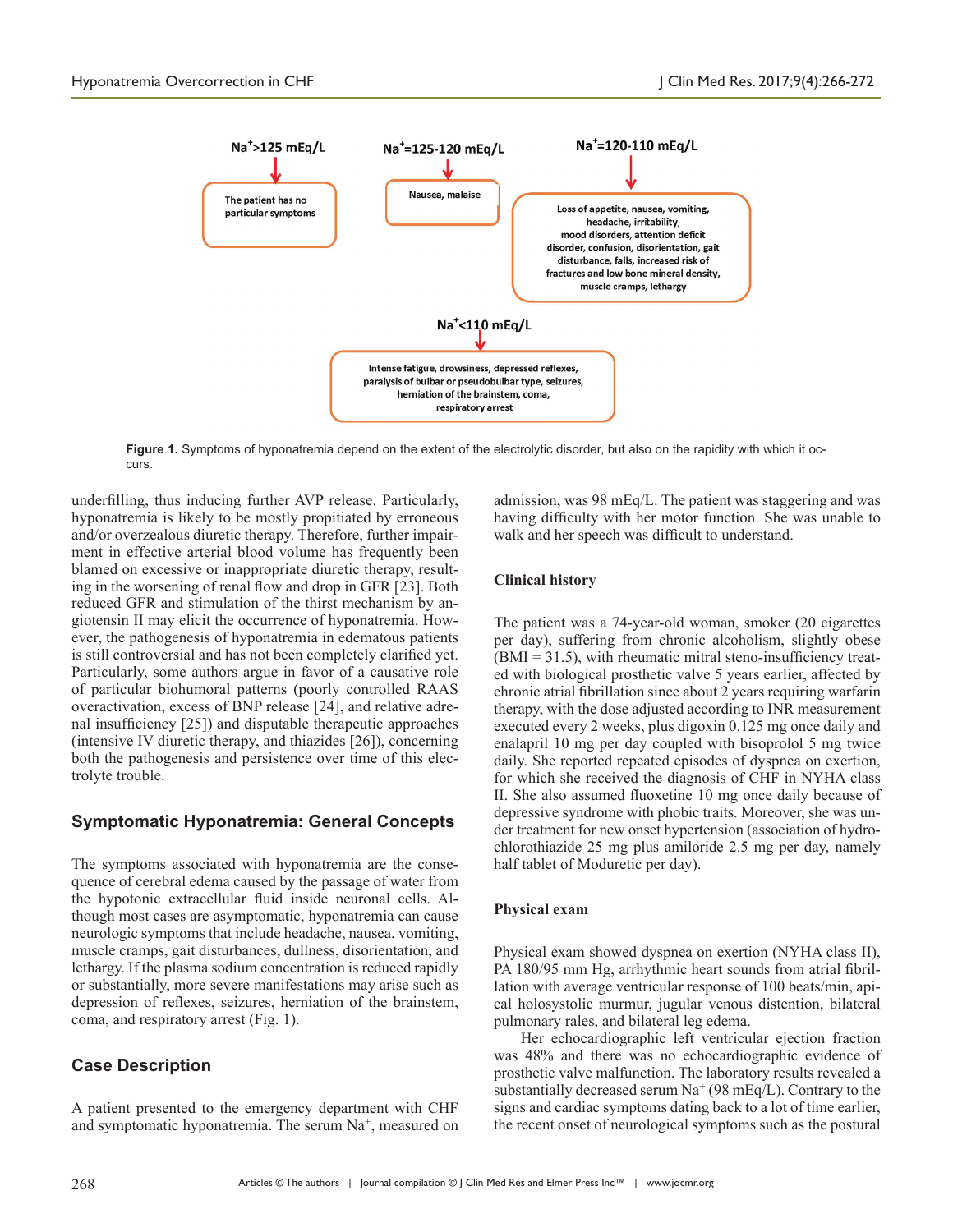| Possible observable immediate precursors | <b>Frequently observed symptoms</b>                                                                                                                                                                                                                                                     |
|------------------------------------------|-----------------------------------------------------------------------------------------------------------------------------------------------------------------------------------------------------------------------------------------------------------------------------------------|
| Seizures                                 | Acute para- or tetra-paresis                                                                                                                                                                                                                                                            |
| Disturbed consciousness                  | Dysphagia                                                                                                                                                                                                                                                                               |
| Gait troubles                            | Dysarthria                                                                                                                                                                                                                                                                              |
|                                          | Diplopia                                                                                                                                                                                                                                                                                |
|                                          | Loss of consciousness                                                                                                                                                                                                                                                                   |
|                                          | Other neurological symptoms associated with brainstem damage                                                                                                                                                                                                                            |
|                                          | The patient may experience locked-in syndrome where cognitive function is intact, but all<br>muscles are paralyzed with the exception of eye blinking. This severe clinical picture ensues<br>from a rapid myelinolysis of the corticobulbar and corticospinal tracts in the brainstem. |

**Table 1.** Osmotic Demyelination Syndrome (Otherwise Termed "Central Pontine Myelinolysis"): Main Prodromes and Symptoms

instability and disorders of speech prompted us to explore the possibility of a superimposed neurological degenerative disease or a new onset ischemic CV event with atypical clinical presentation. However, the absence of signs of pyramidal lesions and lack of signs or symptoms attributable to a degenerative disease of the basal ganglia (Parkinson's), together with the non-significant findings inferred from the cerebral computed tomography (CT) scan, induced us to give value to the concomitant finding of a low level of serum sodium (98 mEq/L). Such a severe hyponatremia had never previously emerged on the basis of medical records concerning previous hospitalizations.

#### **Management of hyponatremia**

A significant increase in serum sodium was scheduled to be achieved during a presumptive period from 3 to 4 days. It was decided that the upper limit for the speed of correction of hyponatremia should not have exceeded 6 mEq/L per day. Therapy consisted of 100 mL of IV 3% hypertonic saline twice daily plus two small IV infusions of furosemide (40 mg in 100 mL of aqueous vehicle to be administered in 160 min: 15 mg/h) twice daily.

This relatively cautious approach was planned according to specific recommendations reported in the literature [3], aimed to prevent a too rapid correction of the chronic hyponatremia, that has potential for generating the so-called osmotic demyelination syndrome (ODS) or central pontine myelinolysis (CPM) [27, 28], that is the most important type of demyelination syndrome associated with too rapid correction of a state of hyponatremia. CPM is heterogeneous and depends on the regions of the brain involved. A succinct synopsis of its symptoms is reported in Table 1.

During the first 48 h of hospitalization, the patient gradually retrieved normal neurological conditions, and restarted to eat and intake liquids, although not regularly; thus, considering also the good clinical result, the infusion of hypertonic saline (NaCl 2 M, i.e., 11.6% NaCl; 10 mL vials; 5 vials in electric syringe, 7.5 mL/h plus furosemide given as slow IV boluses) was continued. The upper limit for the speed of correction of hyponatremia was established not to be superior to 6 mEq/24 h.

Hyponatremia was in this case considered chronic, with possible overlap of an acute episode in a patient at higher risk of osmotic myelinolysis for the presence of chronic alcoholic abuse and advanced age. As apparent from the graph (Fig. 2), however, the slope of the straight line (dashed green line) that identifies the daily rate of effective correction of serum sodium (points in blue) appears much steeper compared to the slope of the straight line (dashed blue line) that identifies instead the ideal correction speed, as programmed in view of the high risk of myelinolysis postulated for this patient.

Consequently, 48 h after admission, the patient serum sodium concentration became equal to 122 mEq/L (12 mEq/L higher than the expected target). This was attributed to the combination of hypertonic saline infusion and rapid recovery, albeit not maximal, in the capacity of urine dilution (judging by the relatively rapid transition from 700 to 125 mOsm/L), after rapid cancellation of the effect on ADH exerted by the SSRI drug (fluoxetine) and owing to the interruption of thiazide assumption. Moreover, a partial recovery of effective circulating blood volume cannot be excluded, due to increased spontaneous introduction of liquids and foods by the patient. For this reason, it was decided to reduce the speed of correction of serum sodium using hypotonic fluids (NaCl 0.45% solution) and desmopressin, the latter being given at doses of 2 μg per every subcutaneous injection (asterisks in red). This entailed the realignment of serum sodium on the straight line which expresses a speed of more appropriate correction for the patient. In relation to the recovery of urinary dilution capacity following the volume expansion and the suspension of pharmacological interference by SSRIs and thiazide, the previous clinical picture of SIADH was regarded as a transient phenomenon, and a treatment with tolvaptan was not indicated accordingly. After 10 days in hospital, the patient was discharged after retrieving of her normal serum sodium level.

These changes in electrolyte profile were achieved without adverse repercussions on systemic hemodynamics. In fact, the IV furosemide at small doses was discontinued simultaneously with the suspension of infusions of hypertonic saline. The clinical picture remained similar to that prior to admission, i.e., patient in NYHA class II with dyspnea on effort, namely dyspnea was evoked by the usual efforts of the relation life. However, there was a partial regression of the bilateral leg edema and a slight weight loss (-2 kg in comparison with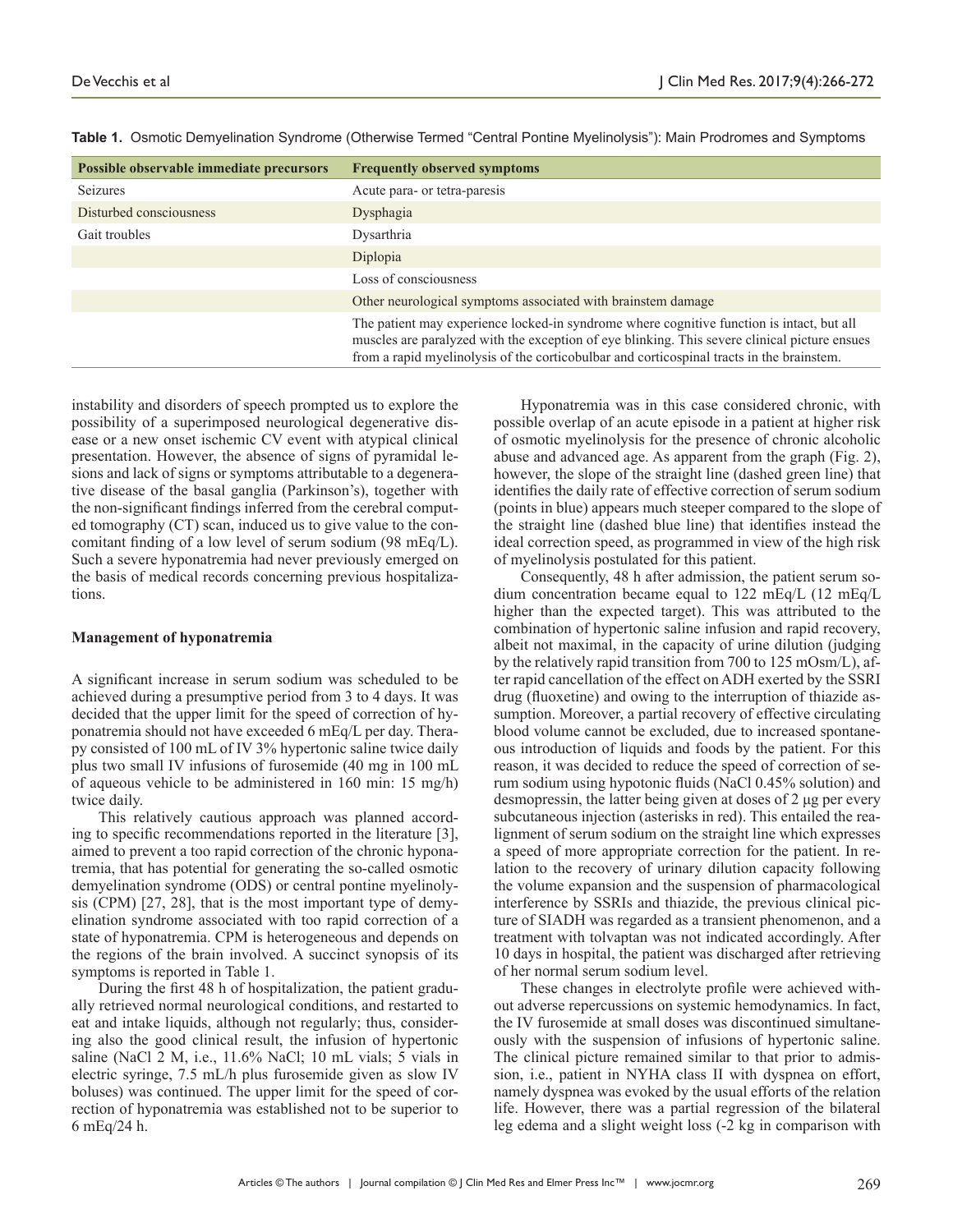

**Figure 2.** Correction speed of the serum Na+ in the various phases of therapy.

admission).

## **Discussion**

Hyponatremia (serum  $Na<sup>+</sup> < 135$  mEq/L) is an electrolyte disorder that often testifies the existence of a chronic medical condition, e.g., cancer in advanced stage in the case of euvolemic hyponatremia due to ectopic or inappropriate secretion of antidiuretic hormone (as per SIADH syndromes), or even liver cirrhosis or CHF in the case of the so-called hypervolemic hyponatremia, namely, that is accompanied by clinical signs and symptoms of hydrosaline congestion. Hypervolemic hyponatremia, that is associated with manifestations of hydrosaline retention, is regarded by the majority of scholars as an epiphenomenon and marker, rather than as a causative factor of the disease (CHF or cirrhosis of the liver). However, one can assume for hypervolemic hyponatremia a role as an aggravating factor of the disease, because the neurological symptoms of this electrolyte disorder, although sometimes clinically inconspicuous, may contribute to worsen the patient's state of discomfort and disability. In particular, cognitive disorders and motor coordination deficiencies, associated with even initial stages of hyponatremia, can be disabling, as frequently described for the decline in mental concentration and reduction in level of attention, and also for postural instability and gait disturbances, that are major causes of clinical troubles in these patients.

In the case of hyponatremia that occurs in the course of heart failure, non-osmotic stimulation of the supraoptic and paraventricular nuclei of the hypothalamus, which accurately sense any reduction in arterial effective circulating volume, is regarded as the primum movens able to elicit an increase in the secretion of ADH from the posterior pituitary gland. The latter

then acting at the level of the distal nephron inhibits the clearance of the free water thereby promoting a state of hemodilutional hyponatremia within a clinical picture with widespread edema from systemic venous hypertension in the case of congestive CHF or characterized by ascites from portal venous hypertension in the case of liver cirrhosis.

In the genesis of hypervolemic hyponatremia, i.e., the one that typically occurs during CHF or liver cirrhosis, a frequent overlap of iatrogenic causes has been demonstrated, primarily consisting of overzealous or excessive use of drastic diuretic therapies, capable of worsening the state of reduced arterial effective circulating volume so as to elicit further secretion of ADH. The generation of a state of relative intravascular volume depletion may be prevented using albumin [29] or hypertonic saline solution [30], capable of preserving an adequate vascular refilling rate, subsequently to the depletion of the circulating volume arising from the adoption of high doses of IV loop diuretics.

In the daily medical practice, hyponatremia whose grade is rated mild  $(134 - 130 \text{ mEq/L})$  or moderate  $(129 - 125 \text{ mEq/L})$ is not corrected because the patient is usually free from neurological complaints. Instead, in the case of serum sodium less than 125 - 120 mEq/L, in the CHF or liver cirrhosis scenarios, the current recommended approach in Europe provides for a limitation of dietary water intake - a measure poorly tolerated by the vast majority of patients - or alternatively, requires use of 3% hypertonic saline, given intravenously, the latter mandatorily complemented by the administration of IV furosemide as a slow infusion or by means of repeated IV boluses.

In other countries (Japan and USA), the incidence of iatrogenic hyponatremia caused by incorrect administration of high doses of loop diuretics is now minimized by the combined use of tolvaptan, an ADH receptor antagonist. This association allows to obtain an aqueous diuresis with low sodium excre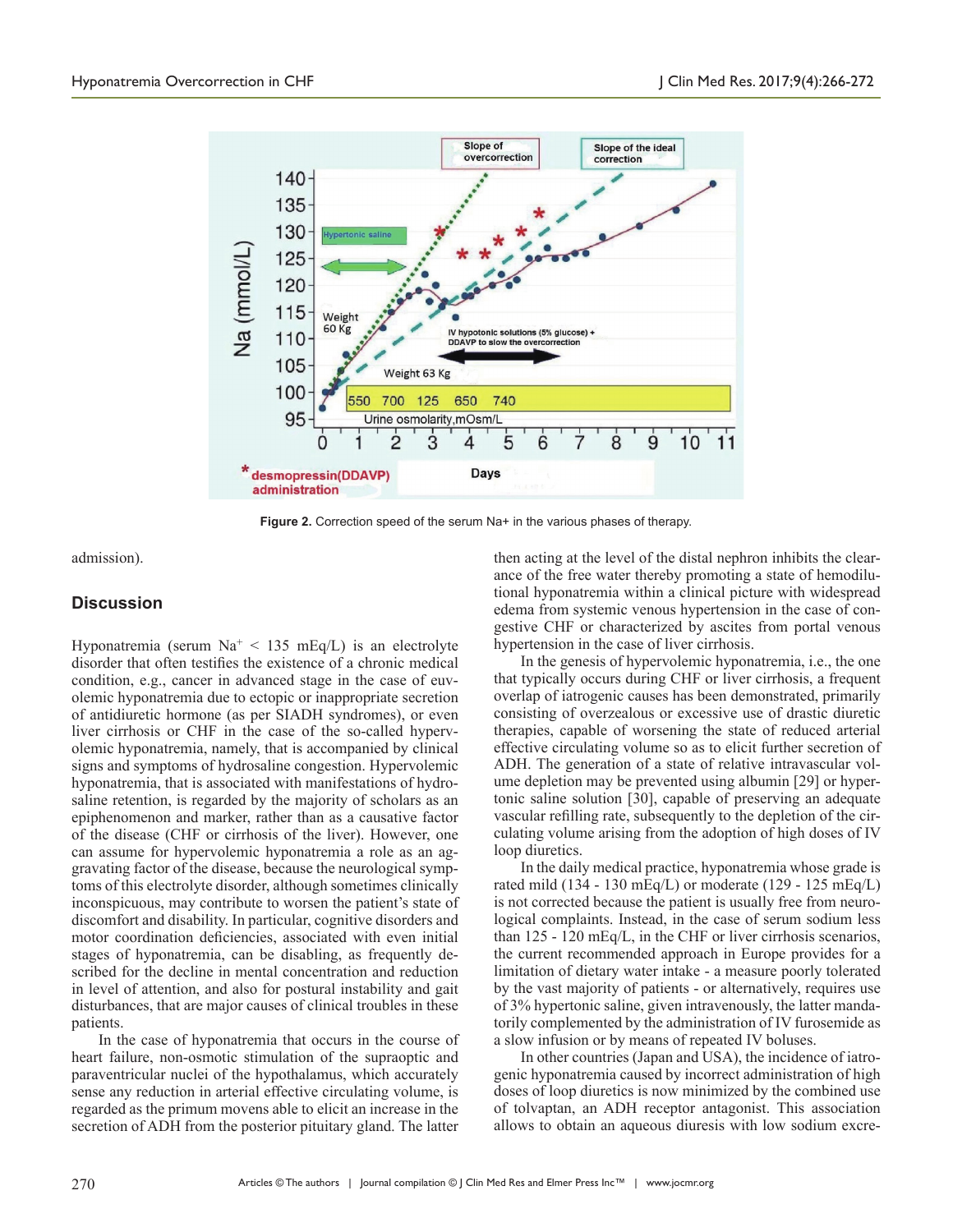tion, due to specific inhibition of free water reabsorption, that tolvaptan typically achieves by acting on the distal part of the nephron, i.e., the seat of the ADH action. Therefore, it is possible to effectively counter the hemodynamic congestion without paying the price of an excessive loss of sodium through the urine. However, the use of aquaretic drugs like tolvaptan for correction of non-symptomatic hyponatremia in CHF has been not approved by the European Regulatory Authority for Medicines. Indeed in Europe the use of tolvaptan is allowed only for cases of severe and symptomatic hyponatremia, which typically are found associated with paraneoplastic SIADH or even in SIADH of patients treated by psychotropic medications, in particular, SSRI; indeed the hyponatremia of heart failure and cirrhosis seldom attains levels below 125 - 120 mEq/L.

## **Conclusions**

Considering that even mild or moderate grades of hyponatremia can cause symptoms (dullness, reduced level of attention, postural instability with increased risk of falls, etc.) hyponatremia occurring in the course of CHF or liver cirrhosis should be treated with appropriate measures (hypertonic saline plus loop diuretic, or tolvaptan). However, there are established medical cultural prejudices that hinder the interventional approach and instead favor the maintenance over time and progressive deterioration of this electrolytic disorder. In the present case report, it is then evident that chronic hyponatremia required a well-tailored and cautious correction because an approach that instead adopts a relatively high speed of sodium correction could be burdened by the risk of osmotic demyelination syndrome. Even for the availability of new drugs active especially in chronic hyponatremia (tolvaptan, conivaptan and other ADH receptor antagonists), the current trend is shifting toward a less conservative approach and a more liberal use of aquaretic drugs, particularly of tolvaptan. However, some concerns still remain to be solved, related to the high cost of these drugs as well as to the feared risk of side effects (in particular, liver toxicity reported for the prolonged use of tolvaptan).

## **References**

- 1. Konstam MA, Gheorghiade M, Burnett JC, Jr., Grinfeld L, Maggioni AP, Swedberg K, Udelson JE, et al. Effects of oral tolvaptan in patients hospitalized for worsening heart failure: the EVEREST Outcome Trial. JAMA. 2007;297(12):1319-1331.
- 2. Lippi G, Aloe R. Hyponatremia and pseudohyponatremia: first, do no harm. Am J Med. 2010;123(9):e17.
- 3. Spasovski G, Vanholder R, Allolio B, Annane D, Ball S, Bichet D, Decaux G, et al. Clinical practice guideline on diagnosis and treatment of hyponatraemia. Nephrol Dial Transplant. 2014;29 (Suppl 2):i1-i39.
- 4. Arampatzis S, Frauchiger B, Fiedler GM, Leichtle AB, Buhl D, Schwarz C, Funk GC, et al. Characteristics, symptoms, and outcome of severe dysnatremias present on hospital admission. Am J Med. 2012;125(11):1125

e1121-1125 e1127.

- 5. Schrier RW, Sharma S, Shchekochikhin D. Hyponatraemia: more than just a marker of disease severity? Nat Rev Nephrol. 2013;9(1):37-50.
- 6. Doshi SM, Shah P, Lei X, Lahoti A, Salahudeen AK. Hyponatremia in hospitalized cancer patients and its impact on clinical outcomes. Am J Kidney Dis. 2012;59(2):222- 228.
- 7. De Luca L, Klein L, Udelson JE, Orlandi C, Sardella G, Fedele F, Gheorghiade M. Hyponatremia in patients with heart failure. Am J Cardiol. 2005;96(12A):19L-23L.
- 8. Klein L, O'Connor CM, Leimberger JD, Gattis-Stough W, Pina IL, Felker GM, Adams KF, Jr., et al. Lower serum sodium is associated with increased short-term mortality in hospitalized patients with worsening heart failure: results from the Outcomes of a Prospective Trial of Intravenous Milrinone for Exacerbations of Chronic Heart Failure (OPTIME-CHF) study. Circulation. 2005;111(19):2454- 2460.
- 9. Gheorghiade M, Abraham WT, Albert NM, Gattis Stough W, Greenberg BH, O'Connor CM, She L, et al. Relationship between admission serum sodium concentration and clinical outcomes in patients hospitalized for heart failure: an analysis from the OPTIMIZE-HF registry. Eur Heart J. 2007;28(8):980-988.
- 10. Wald R, Jaber BL, Price LL, Upadhyay A, Madias NE. Impact of hospital-associated hyponatremia on selected outcomes. Arch Intern Med. 2010;170(3):294-302.
- 11. Mohan S, Gu S, Parikh A, Radhakrishnan J. Prevalence of hyponatremia and association with mortality: results from NHANES. Am J Med. 2013;126(12):1127-1137 e1121.
- 12. Gankam-Kengne F, Ayers C, Khera A, de Lemos J, Maalouf NM. Mild hyponatremia is associated with an increased risk of death in an ambulatory setting. Kidney Int. 2013;83(4):700-706.
- 13. Arampatzis S, Funk GC, Leichtle AB, Fiedler GM, Schwarz C, Zimmermann H, Exadaktylos AK, et al. Impact of diuretic therapy-associated electrolyte disorders present on admission to the emergency department: a cross-sectional analysis. BMC Med. 2013;11:83.
- 14. Waikar SS, Mount DB, Curhan GC. Mortality after hospitalization with mild, moderate, and severe hyponatremia. Am J Med. 2009;122(9):857-865.
- 15. Donze JD, Beeler PE, Bates DW. Impact of Hyponatremia Correction on the Risk for 30-Day Readmission and Death in Patients with Congestive Heart Failure. Am J Med. 2016;129(8):836-842.
- 16. De Vecchis R, Di Maio M, Di Biase G, Ariano C. Effects of Hyponatremia Normalization on the Short-Term Mortality and Rehospitalizations in Patients with Recent Acute Decompensated Heart Failure: A Retrospective Study. J Clin Med. 2016;5(10).
- 17. Konishi M, Haraguchi G, Ohigashi H, Sasaoka T, Yoshikawa S, Inagaki H, Ashikaga T, et al. Progression of hyponatremia is associated with increased cardiac mortality in patients hospitalized for acute decompensated heart failure. J Card Fail. 2012;18(8):620-625.
- 18. Chawla A, Sterns RH, Nigwekar SU, Cappuccio JD.